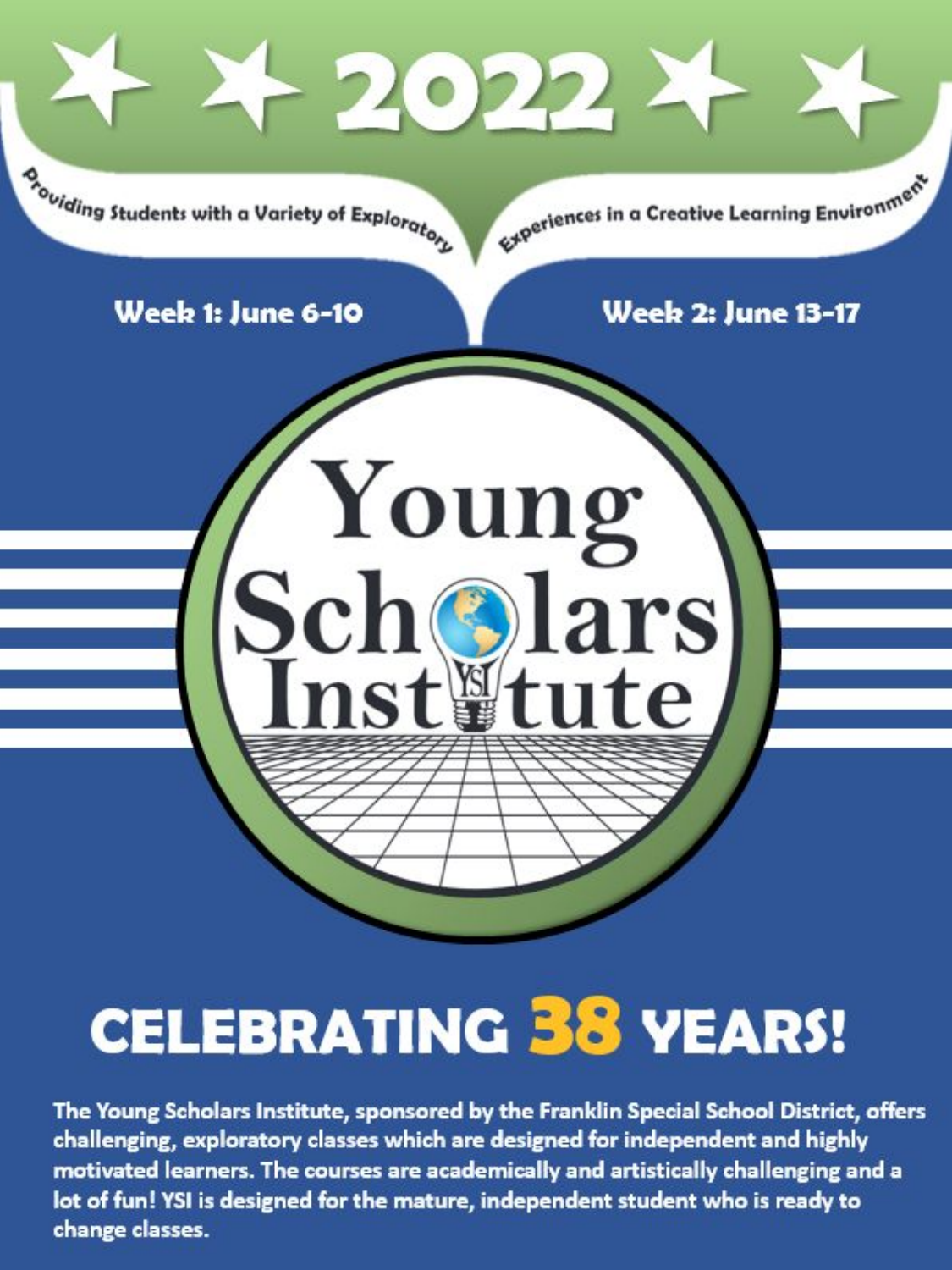

### APPLY NOW!

Applications are processed in the order received.

### HOW TO APPLY:

- 1. Complete Registration Form (online or paper application)
- 2. Complete Permissions Form and Health Form
- 3. Pay \$30 Registration Fee

**ELIGIBILITY: Independent and highly motivated students between the ages of 7 & 14.**

**DATES: June 6-10 & June 13-17 (Students may attend one or both weeks)**

**TIME: Junior Scholars: 8:15 AM – 2:45 PM Senior Scholars: 8:15 AM – 2:45 PM**

**LUNCH: Information about lunch will be included with your class schedule.**

> **PLACE: Freedom Intermediate School at 840 Glass Lane, Franklin, TN**

### **FEES:**

- 1. A \$30.00 non-refundable registration fee (Registration fee is not included in Tuition)
- 2. Tuition is \$200 per week and is due before May 28, 2022 NOTE: If paid after May 28, there will be a \$15 late fee
- 1. Registration will be based on date application is submitted (online) or received (paper).
- 2. Certain classes may require an additional fee which will be noted in the class description.
- 3. Make checks payable to: Franklin Special School District
- 4. Paper applications should be mailed to YSI, PO Box 1168, Franklin, TN 37065

### **LOCATION:**

Junior Scholars:

Freedom Intermediate School 840 Glass Lane in Franklin (615) 584-9453 Hours: 8:15 AM - 2:45 PM Junior Scholars Director: Crystal Lepping Assistant Director: Travis King

Senior Scholars:

Freedom Intermediate School 840 Glass Lane in Franklin (615) 790-4721 Hours: 8:15 AM - 2:45 PM Senior Scholars Director: Eric Ellison Assistant Director: Hollie Osteen

**Junior Scholars: Students who have completed 1st , 2nd, 3rd or 4th grades (ages 7-10).** 

**Senior Scholars: Students who have completed 5th grade or above (ages 11-14).**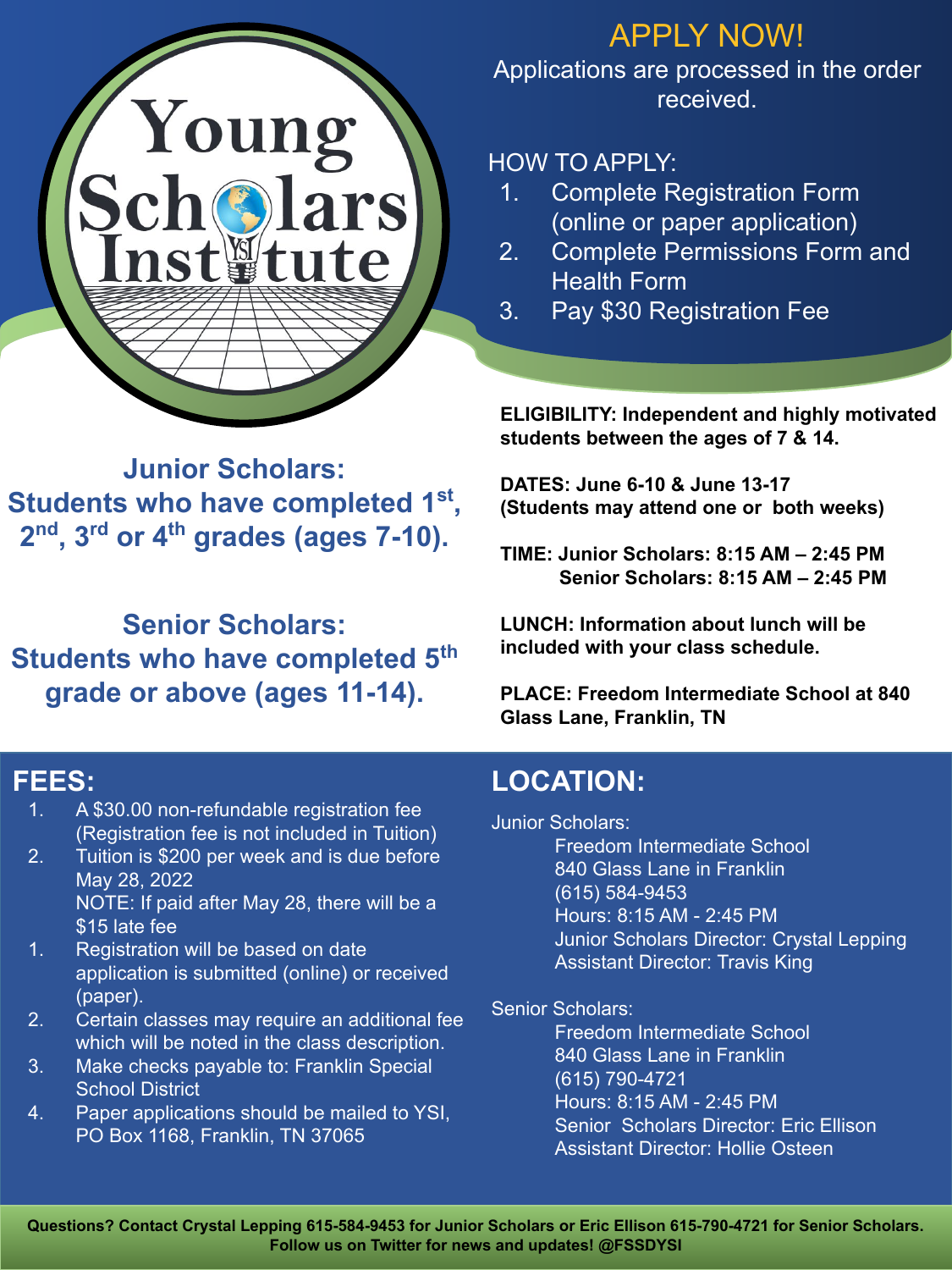

### **Junior Scholars Class Descriptions**



**CLAY CREATIONS -** Learn the basic techniques of form, decoration and texture. Will work in relief style using clay to be fired. Each year is a new project or theme, repeats are welcome. Instructor: Michelle Vinci

**CREATE AWAY WITH PAPIER MACHE -** A little paste, lots of newspaper, and a ton of imagination, and you're on your way to a messy, fun-filled class of Papier Mache. There's no limit to what you can create. Bring an old shirt to cover clothes. Instructor: Heather Eskridge

**COLORFUL CREATIONS-** (STEAM class) Let your imagination run away with you as you create unique art projects consisting of faux Stained Glass, unique multicolored Wax Art, 3D Geometric Shapes, Colorful Structures and more! Instructor: Krystal Etheridge

**CREATIVE PAINTING -** Explore tempera paint techniques. Use special tools to create textures. Cut stencils for plants and insects. Mix colors, values, shades and tints. Combine your knowledge for a 3D collage inspired by Claude Monet's pond. Instructor: Naomi Norman

**DRAWING -** Use pencils, charcoal, pen & ink, markers and oil pastels to improve your drawing ability. Instructor: Megan White

**KNITWIT -** Join us for a week of creation using yarn and knitting needles! Knitters of any level from beginner to advanced are encouraged to join to learn new knitting skills and make fabulous projects to wear and share. Class fee: \$5 Instructor: Vivian Corey

**SEWING FOR AMERICAN GIRLS–** Learn the basic skills of machine sewing as you make outfits for your 18" doll or stuffed bear, plus a matching skirt for you. 1st week only. Instructor: Suzanne Marley

**TRASH TO TREASURE** – Transform your trash into beautiful works of art. Create one-of-a-kind treasures and learn how to help the environment at the same time. Students will be provided with a small list of "trash" items to bring. Instructor: Krystal Etheridge

**WATERCOLOR -** Explore, discover and practice exciting new ways to use watercolors. Create art magic with crayon resist, washes, sprays, color mixing, brush work and collage. Take home four finished works of art. Instructor: Naomi Norman

**WOOD WORKSHOP-** Learn simple woodworking tools and techniques. We'll use hammers, screwdrivers, hand saws and sanders to make fun wood crafts like candy dispensers and custom cutting boards! Class fee: \$10.00 Instructor: Katie Swafford



**CARD SHARKS -** Card games have been popular for hundreds of years because they're challenging and fun!! Learn new card games that you can teach your family and friends. You'll be improving your math skills without even realizing it!! Instructor: Greg Duel

**BEGINNING CHESS** - Learn to play Chess, one of the oldest and most popular games in the world, in just one week. Instructor: Chris Prosser

**CHESS** - You know the moves, come and learn the intermediate and advanced strategies and tactics that make Chess players great. Instructor: Chris Prosser

**ADVANCED CHESS** - Take your Chess to the top level with advanced Chess moves, tactics, openings and strategies. Instructor: Chris Prosser

**LET GO MY LEGO! -** Use your imagination and creativity to build challenging Lego projects. Team building and independent activities will be included. Instructor: Sammy Cozart

**POKEMON -** Become a master at dueling once you create your own card, character and story to go with your new creation. Cards, Gameboys, Playstations & videos welcome (with parent permission), Wed-Fri of class. (Clearly label personal items.) Instructor: Gwen Antypas

**TABLETOP ATHLETES -** Games you can play any time you have a friend, a table, and some free time. Learn Tabletop football, Tabletop tennis, Hacky Sack, etc. Track your points per game, and find the Mean, Median and Mode of your scores. The week will end with a "Super Bowl" based on students who have won their brackets, and a "Pro Bowl" based on the two students who have the highest mean score. Fun!, Fun!, Fun!! Instructor: Bill Kuhn

**YOU CAN DO THE CUBE! -** Amaze your family and friends when you learn how to solve the world famous Rubik's Cube! Step by step instructions will be taught and practiced. Instructor: Will Watts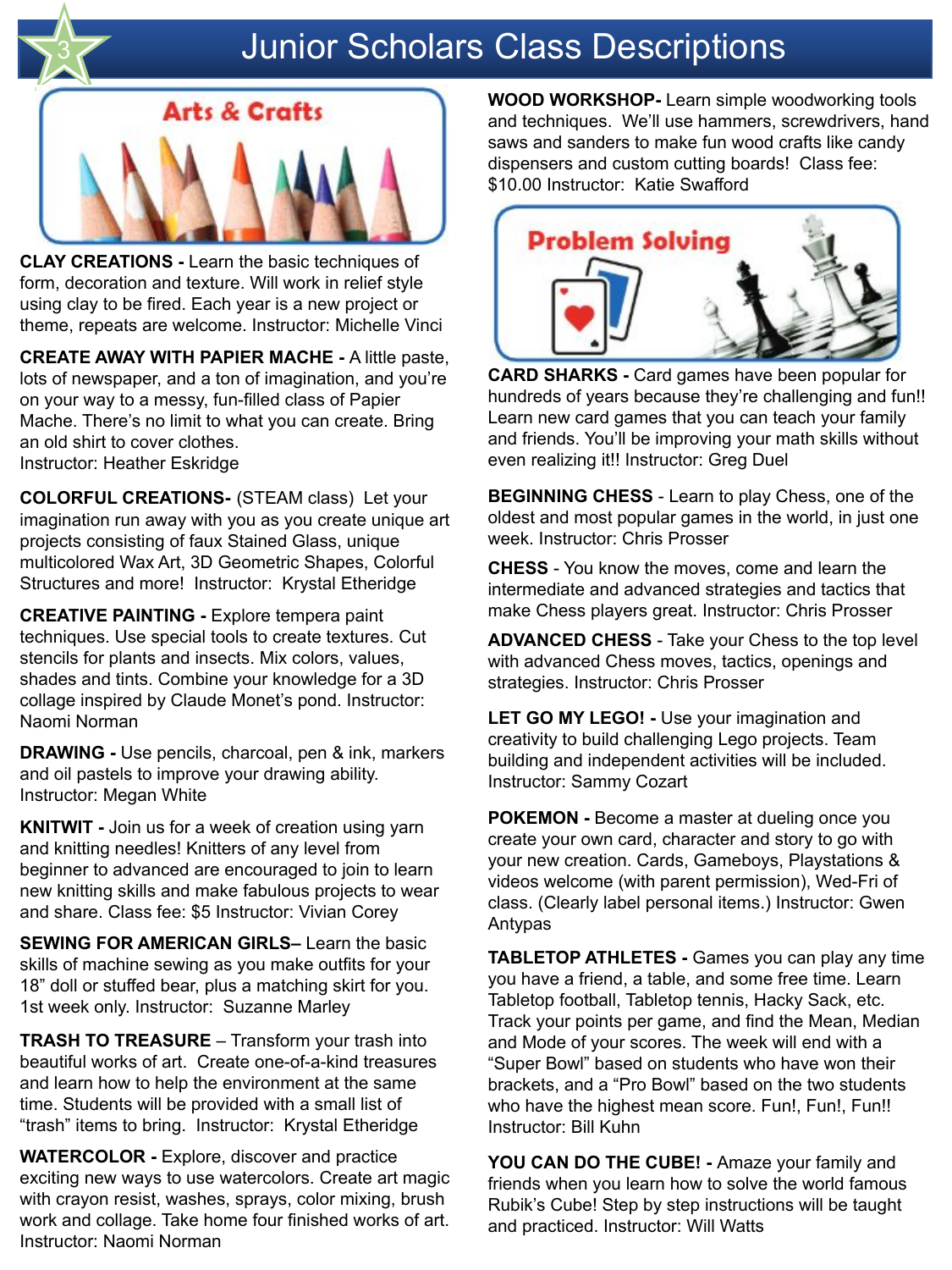

# **Junior Scholars Class Descriptions**



**AMERICAN SIGN LANGUAGE -** Introduction to the American Sign Language Manual Alphabet, and what it's like to be deaf. Instructor: Tonya Strother

**SPANISH -** You will be introduced to this beautiful language that has over 500 million speakers worldwide. It is one of the easier languages to learn. Class will emphasize basic conversation, culture, and food. Instructor: Rosa Almazan



**HARRY POTTER EATS AND TREATS -** Have you spent hours reading Harry Potter and thought to yourself, "I wonder what those magical snacks and potions taste like?" Wonder no more! We will be reading passages from Harry Potter and then creating delicious and fun refreshments to dine upon in class. (\*If you have food allergies or dietary restrictions, this may not be the class for you) Class Fee-\$5 Instructor: Sheila **Morreale** 

**KIDS IN THE KITCHEN -** This is a beginning cooking class where you will learn basic techniques while creating delicious breakfast, lunch and dinner entrees. (Please, no food allergies and no repeats!) Class Fee-\$5Instructors: Eddie Wynne & Meghann Wynne

**MMMMMM CHOCOLATE! -** Learn the history of chocolate and how it's made. Make and sample delicious recipes from the cookbook we'll compile. Make and videotape commercials for your favorite candy bar and much more! DO NOT take this class if you have nut allergies or don't like peanut butter. *(Please, no repeats!)* Class Fee-\$5 Instructor: Ann Hunt

**ROLLING IN THE DOUGH -** We'll learn to cook, knead and bake, as we measure, mix and calculate. But most exciting, we get to eat what we create. *(Please, no food allergies and no repeats!)* Class Fee-\$5 Instructor: Ginny Urban or Sandra Deal



**FLOOR HOCKEY-** Beginning Floor Hockey skills will be introduced and refined with organized activities and games. Instructor: Jane Barnes

**FUN IN THE SUN! -** Whack your ball through the wicket or knock your opponent's ball away! Come join us for good old summertime fun! Play exciting Bocce Ball, Challenging Croquette, Goofy Ladder Golf and other terrific backyard games. Instructor: Clark Bridgman

**HOOP DREAMS -** Basketball skills will be introduced and refined with organized activities and games. Instructor: Jane Barnes

**TUMBLEWEED GYMNASTICS -** Tumbling, trampoline, swing bar, balance beam, vault, and springboard are introduced during this energetic, skill-based course. All skill levels welcome. Instructor: Erica Moore

**INTERMEDIATE GYMNASTICS - For students who** have already had some instruction in gymnastics. Student must be able to do cartwheels & handstands. Instructor: Erica Moore

**SPORTS FANATICS -** Are you crazy about sports? Then, this class is for you! Learn the basics of golf, how to punt/pass/kick a football, how to play Frisbee golf, plus many popular backyard games such as Corn Hole, Washers, Ladder Ball, and Bocce. Instructor: Bill Kuhn



**HARRY POTTER BOOK CLUB 1 & 2 AND 3 & 4 -**  See if you can win the House Cup in a week of wizard cards, charms, potions, and comparing books with movies. Have fun playing ground quidditch. Must have read the appropriate books before taking these classes. Instructor: Professor Peach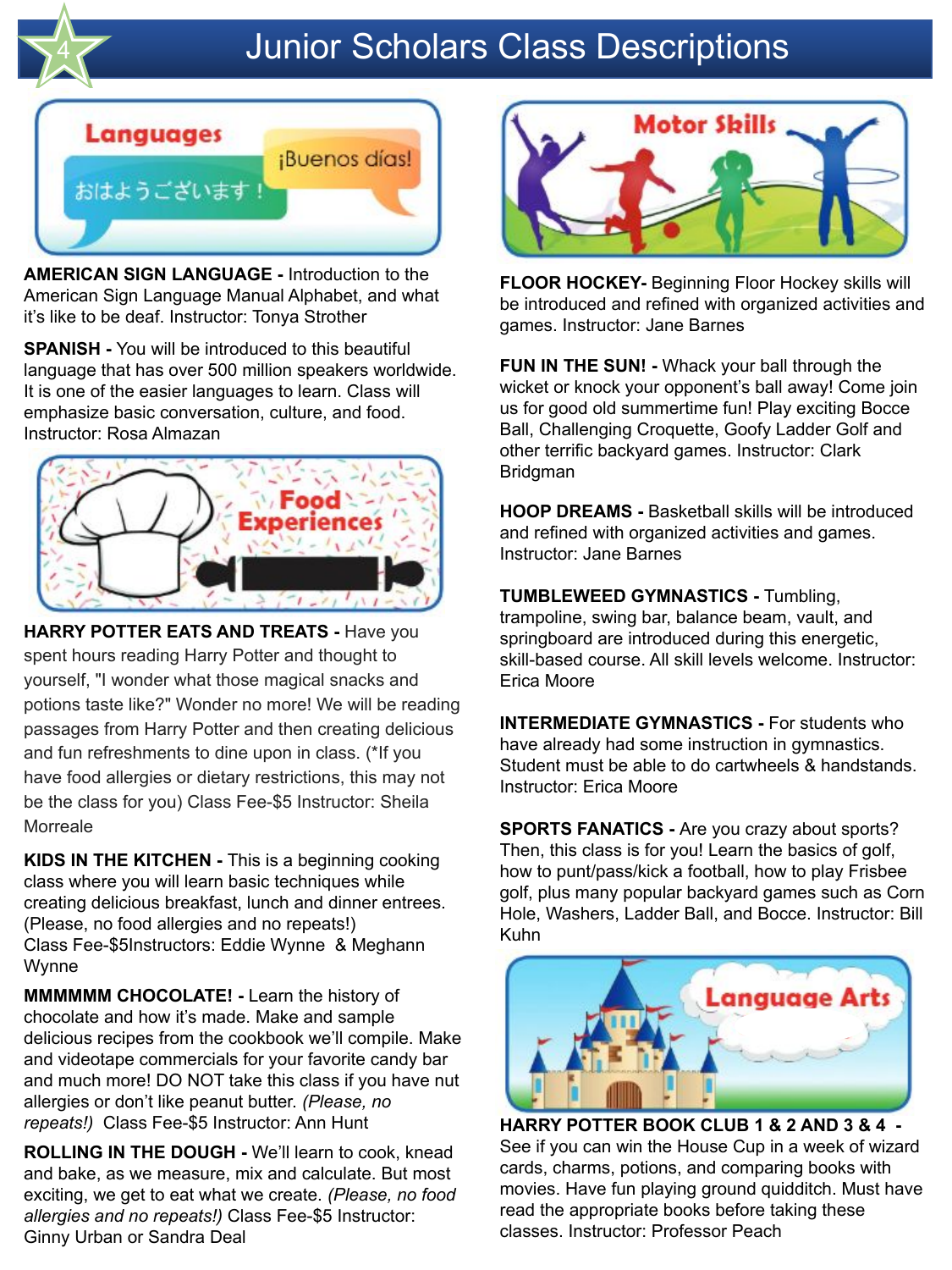## **Junior Scholars Class Descriptions**



**BE A SINGING STAR -** Do you have an amazing voice… or not so amazing voice? Do you ever sing in the car or the shower or anywhere and everywhere? Do you ever hold a remote thinking it is a microphone? Well, this class is just for you! This year's theme is: "The Masked Singer!" Instructor: Samantha De Grasse

**DYNAMIC DANCING:** Are you always looking for a way to move your body? Do you love to listen to music? Students of all abilities and skill levels are invited to this class that teaches contemporary dance and will create a final performance piece to showcase your love to move. Instructor: Vivian Corey

**FUN-DE-MENTALS OF VIOLIN** – The Suzuki method is used to teach beginning violin. Violins will be provided. Instructor: Debbie Meese

**GUITAR -** Learn to strum basic chords and play along with your favorite songs. Guitars will be provided. 3rd grade and up. Instructor: Patrick Bourn

**KEYBOARDS FOR BEGINNERS -** Learn to read, and play notes and rhythms in a group keyboard class. While learning basic music theory, you will have lots of fun! Each student will be provided with a keyboard. 2nd grade and up. Instructor: Patrick Bourn

**MAGICAL MAGICIAN -** Have you always wanted to do magic tricks? Working with balloons, playing cards, and a magic wand, you will become a true magician. (Please, no repeats!) Instructor: Rodney Kelley

**ON STAGE -** Theater games, improv games, costumes and more! Stage presence is key and in this class you'll get a chance to act, act and act!!! Instructor: Samantha DeGrasse

**ON STAGE II** - Must have taken On Stage 1. In this class, you'll get a script and read lines, learn about the characters, create your own costume, PLUS all the additional fun of theater games and improv games! Instructor: Samantha DeGrasse



**AEROSPACE WORKSHOP -** An exciting adventure that explores the development of space travel. Build and launch your own rocket. Enjoy projects, activities and games. Instructor: Tish Maddox

**AMAZING ANIMALS -** Develop scientific skills through observation and interaction with live animals and crafts. Allergy alert for students! Please, no repeats! Fee \$5 extra for special guests. Instructors: Kay Johnson & Terri Hood

**CRIME SCENE INVESTIGATORS NEEDED! -** How can math and science be used to fight crimes? Analyze physical clues and liquid splatter patterns found at various crime scenes. Fingerprinting and forensic dentistry techniques will be used as we attempt to solve crimes. Instructor: TBD

*'Beeeeee Awesomeee' at* **FLOWER POWER** - Select your bee (no stingers here) and parts to assemble your bee.Then, we will discover the bee's role as a pollinator. The flower you design and paint in class with help from local Master Gardners, will attract bees and butterflies to your backyard pollinator flowerpot. Instructor: Ryan Palmer

#### **THE GREAT MONARCH BUTTERFLY ADVENTURE -**

Construct and paint your own oversized Monarch Butterfly before we virtually join their 3,000-mile migration journey from the Northern U.S. and Canada back to the mountains of Central Mexico. Friday's class will find us reenacting their annual migration paths using our own Monarch Butterfly. Instructor: Ryan Palmer

**STEM-TASTIC SCIENCE -** Join our mad scientist and conduct exciting experiments. Participate in problem solving activities in order to be equipped for the next generation of STEM scientists! Instructor: Greg Duel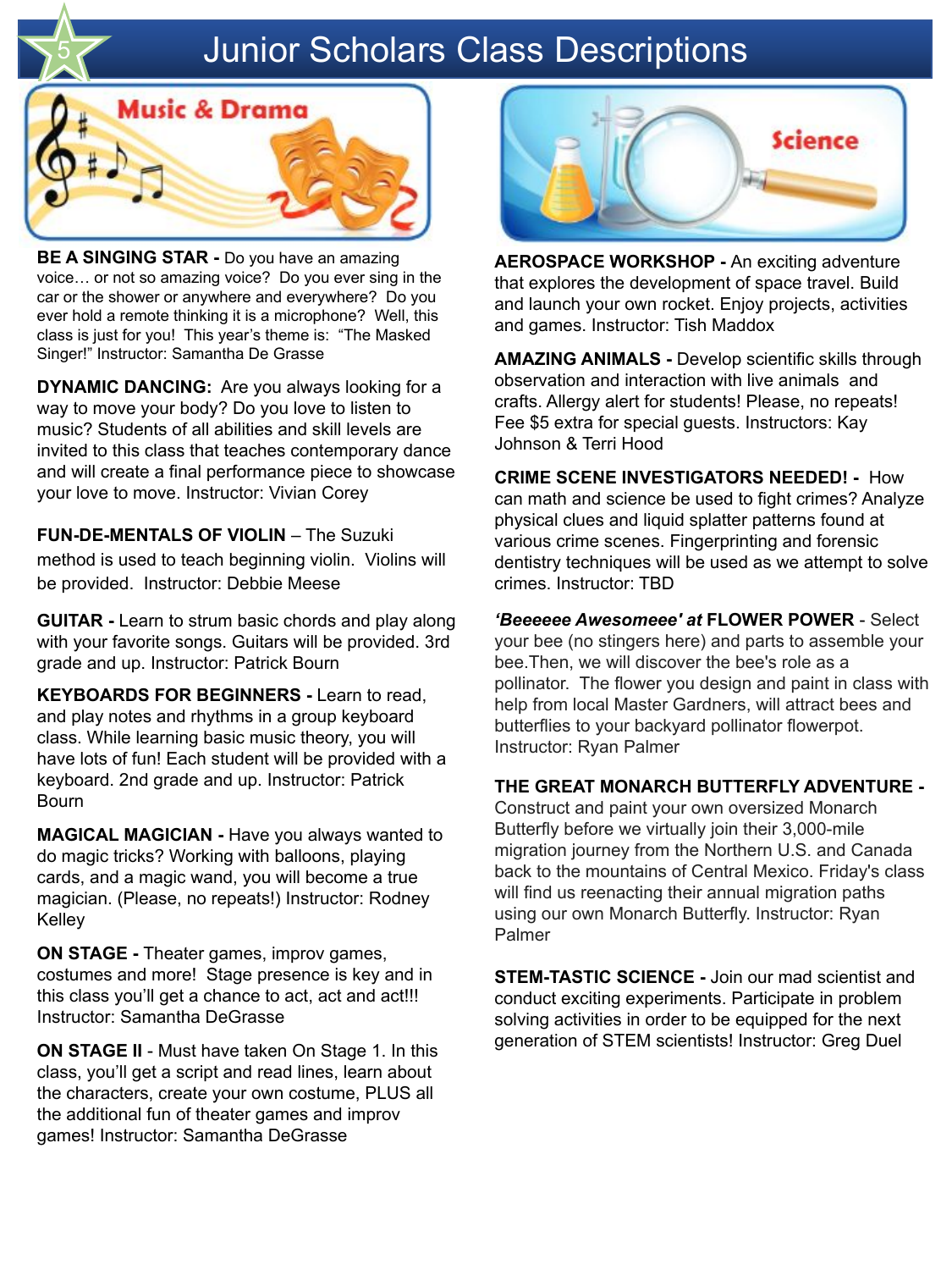# Senior Scholars Class Descriptions



**BRACELET BONANZA -** Make beaded bracelets, old school "friendship bracelets", or be creative and create your own type of bracelet. Instructor: Catherine **Curtis** 

**CARTOONING SKETCHING -** Learn and enjoy professional methods in cartooning through the art of sketching characters and objects in creative, loose, and spontaneous techniques. Instructor: Tim Oliphant (Mr. Ollie)

**CREATIVE STITCHING -** Learn the basics of latch hook, cross stitch, and basic sewing skills as you make your own personalized pillow. (Week 2 only) Fee \$5 Instructor: Kristy Jones

**CREATIVE COLORING–** Test your creative skills using coloring and practicing mindfulness. Use the supplied templates or bring one of your own. Instructor: Jamie Miller

**CRAFTING CORNER -** Do you like to make projects? Are you interested in working with beads and yarn? Then this is the class for you. You will spend the week working on the craft project of your choice! So let's get crafty! Class Fee \$5 Instructors: Catherine Curtis and Leah Bishop

**DESIGN ON A DIME**- Create decor for Valentines, Easter, 4th of July, Halloween, Thanksgiving and Christmas on a dime! We'll use thrifted items, dollar store items and our creativity to make high end decor to make your home festive for the holidays! Class Fee \$5 Instructors: Julie Lagoski and Kelly Kramer

**DUCT TAPE ART -** Come and learn the amazing creations that can be made with Duct Tape, including artwork and everyday items. Fee \$5 Instructor: Liz Luepke

**KNIT WIT -** Using different types of fiber, students will learn the basics of knitting. Make a hat or felted purse. Fee \$15 Instructor: Lynn Pope

**MACRAME MANIA -** Learn how to macrame and create a cool wall hanging. Fee \$5 Instructor: Barb Jones

**MODEL BUILDING -** There are a variety of vehicle models available, from planes to ships to muscle cars, for beginner to intermediate model building. Fee \$10 Instructor: Brian Kelly

**PHOTOGRAPHY -** Learn the basics of using a digital camera and explore the concepts of composition and lighting. Use the computer to take your photos from "nice" to "wow!" You may bring your own digital camera to use in class but it's not a requirement. Class fee: \$10 Instructor: Becky Brennan

**PLAYING WITH BOOKS -** Deconstruct books to create exciting, new, and innovative artwork! Instructor: Lynn Pope

**PROJECT SEWING-** Create fun nesting bins that can be used to store just about anything using a sewing machine and learn basic sewing techniques. Fee \$10 Instructor: Barb Jones

**PROJECT SEWING (advanced) -** Advanced machine sewing - use what you know about fabrics, sewing terms, and patterns to create more advanced pieces. Machines provided and must have prior sewing experience. Fee \$10 Instructor: Barb Jones



**IMPROV WORKSHOP -** Enjoy fun theater oriented games which build good stage presence while exercising your creativity. Work with various props and engage in short improvisational skits. Instructor: Daron Bruce

**MAGIC 101 -** Have you always wanted to do magic tricks? Working with balloons, playing cards, and a magic wand, you will become a true magician. Instructor: Gary Flegal

#### **ADVANCED MAGIC: SLEIGHT-OF-HAND -**

Advanced class for students who have already had Magic 101 or Magical Magician. Instructor: Gary Flegal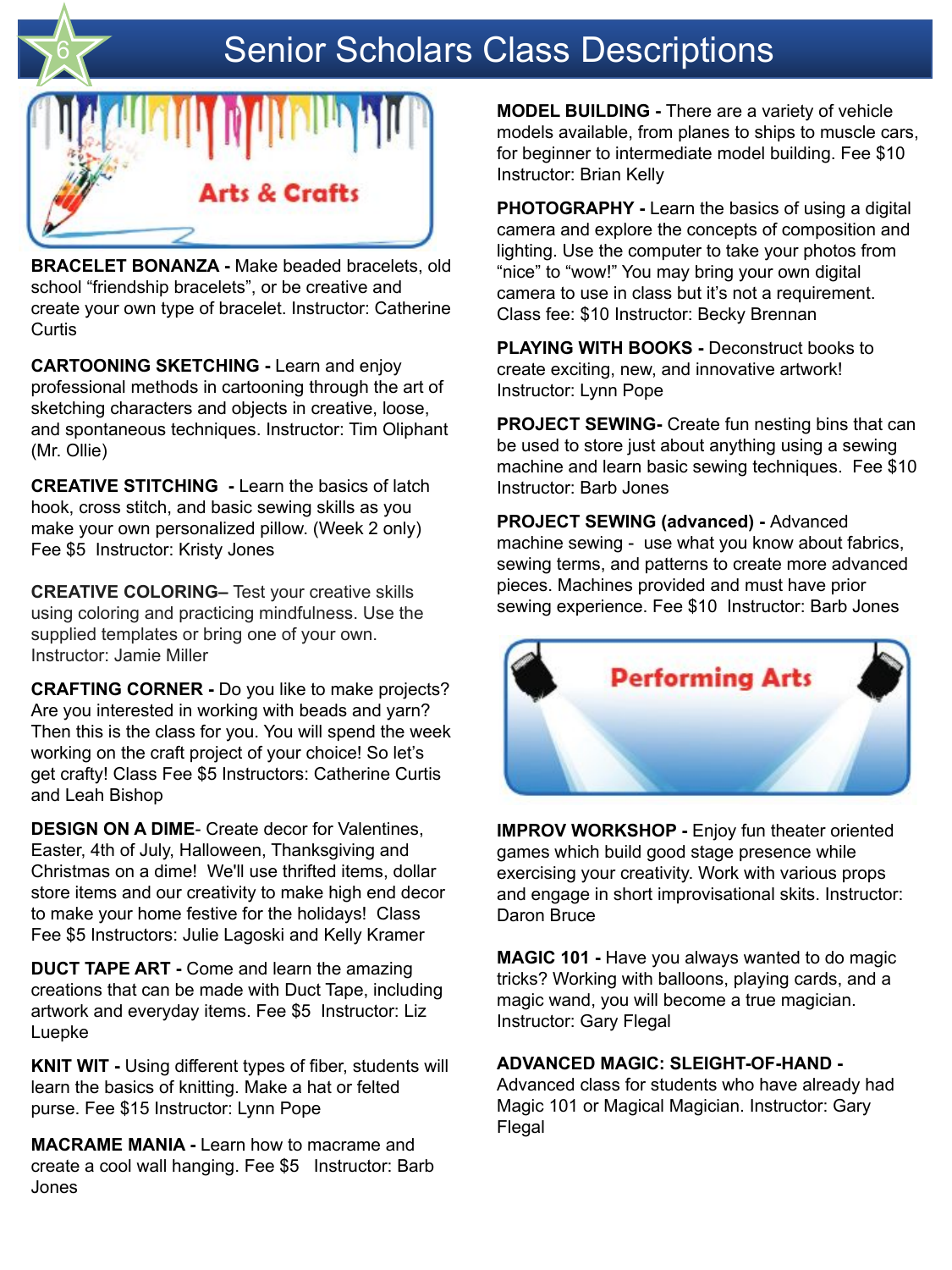

## **Senior Scholars Class Descriptions**



**FRENCH -** Introduction to French with emphasis on basic conversation, culture, and food, through the exploration of the French speaking countries. (Week 2 only) Instructor: Kristy Jones

**GERMAN -** Become familiar with the German language. Learn everyday expressions, enjoy tasty treats, and find out about the culture and customs of Germany. (Week 2 only) Instructor: Kristy Jones

**CREATIVE JOURNALING -** Learn the basics of bullet journaling, a way to organize your life using old school tools, like pen and paper. Layouts, lettering, and doodling will be explored. You will receive your own bullet journal so that you can begin your new adventures in bullet journaling! Instructor: Leah Bishop

**MOCK TRIALS-** Learn about the trial system, discuss actual cases pending in Williamson County Court, role-play specific components of the trial process, and re-enact a case in an actual courtroom. (Class takes up two class periods.) Instructor: Jennifer Lampley

**OLD SCHOOL GAMES -** Get into game-making by playing games and creating your own. Play various styles of games and learn a little history of some of your favorites. By the end of the week, you will create your own original game. Instructors: Catherine Curtis and Leah Bishop

**ULTIMATE HARRY POTTER -** All 7 books will be discussed. True Harry Potter fans will make potions, learn charms, play quidditch, and use magic to get out of a tight spot through creative problem solving. Instructor: Dea Peach



**DRONE, THE ULTIMATE STEM TOOL -** Understand the science, technology, engineering, and math behind the power and fun of drones. Senior Scholars will also be introduced to safety regulations, basic remote pilot skills, and drone applications. Instructor: Ali Foster

**CRAZY CHEMISTRY-** Make gooey slime, bouncy balls, experiment with different reactions, and learn to use the tools that chemists use. You may get messy as you learn all about the chemical world around us. Instructor: Julia Styles

**FORENSIC SCIENCE** - How can math and science be used to fight crime? In this course, we will analyze physical clues and liquid spatter patterns that could be found at various crime scenes. Fingerprinting and forensic dentistry techniques will be used as we attempt to solve crimes. Discover the roles that archaeology, DNA, and good ole fashion observation play in Crime Scene Science. Instructor- Ali Foster

**FRONTLINE SSI -** Gather information, do interviews, take pictures, write stories, and publish a Senior Scholars Newspaper. Instructor: Daron Bruce

**INTRO TO PROGRAMMING -** Learn the basics of programming and how to write your software. No programming experience necessary but be ready for a challenge. (Class takes two periods.) Instructor: Christopher Cotton

**WYSI TODAY-** Students will create and produce a video newscast. Instructor: Daron Bruce

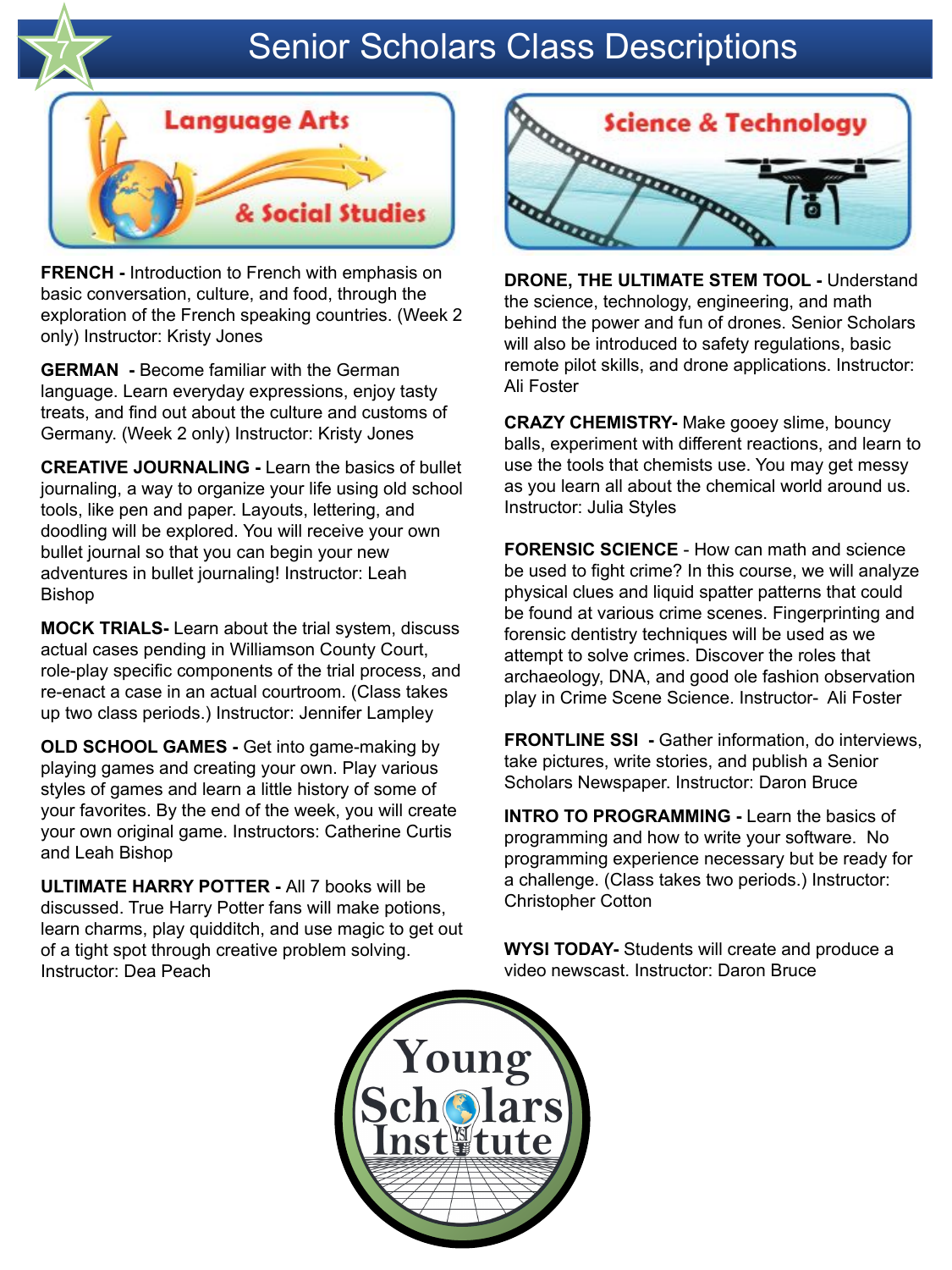

# **Senior Scholars Class Descriptions**



**INTRO TO DUNGEONS AND DRAGONS (2 Periods)** Join a group of adventurers on an epic quest! We will be learning the basics of character design, role-playing, and cooperation through a mini-campaign. Players will explore a mythical world while learning how a mixture of different types of characters with different strengths and weaknesses can make any journey more successful! Week 2 only. Instructor: Jake Habegger

**ESCAPE ROOM! -** Do you enjoy solving puzzles or breaking codes? Work collaboratively and utilize critical thinking skills to break out of a variety of challenges, discover clues, solve puzzles, and accomplish tasks in one or more rooms in order to break the locks and crack the codes. Class will include hands on Escape Game challenges, as well as online independent games. Please no repeats. Instructors: Jodi Suggs, Denise Beaman, or Candy Miyake

**ULTIMATE ESCAPE ROOM!**- For those who have taken Escape Room before, this class offers new puzzles to solve and different ways to ESCAPE! Instructor: Jodi Suggs

#### **Hobby Board Gaming (2 Periods)**

Monopoly, Yahtzee, Connect Four… these are classic board games that are loved by many. However, over the last 30 years a Renaissance in board games has been quickly growing all over the world. We will be discussing (and playing!) a variety of games that have reinvented what a board game can be, from the iconic trading style of Settlers of Catan to the cooperative gaming style of Pandemic! Week 2 only. Instructor: Jake Habegger

**MIND BENDERS -** Scholars will engage in a variety of interactive games, puzzles, and logical reasoning activities designed for those who love strategy and a challenge. Instructor: Jennifer Lampley

**SOLVE THE MYSTERY - Feature the role playing** game "How to Host a Mystery" and become a character in the mystery. Try to solve "who done it" and learn about famous mystery solvers. Instructor: Tom Willett



**COOKIES BY DESIGN** - Learn how to take a plain cookie and create fabulous designs. Please be aware of food allergies. Fee \$5. Instructors: Denise Beaman and Candy Miyake

**FANTASTIC FINGER FOODS** - Have you ever wondered how to make great items that you can just pop in your mouth? Do you love making treats for friends and family to enjoy? This class will teach you bake and no-bake recipes to easily share with others. Fee \$5. Instructors: Julie Lagoski and Kelly Kramer

**MMMM CHOCOLATE! -** Learn the history of chocolate and how it is made. Make and sample delicious recipes, invent your own chocolate bar, and much more! Not recommended for nut allergies. (Please, no repeats!) Fee \$5. Instructor: Angela Kennedy



**RECREATIONAL GAMES AND ACTIVITIES**- Get exposure to a variety of outdoor games and activities that you can play with family and friends. World Cup Soccer, basketball games like Horse and Gotcha, Corn Hole, Ladder Ball, Soccer Tennis, Spike Ball, and many, many more fun activities will be explored. Instructor: Coach Carter

**COACH KELLY'S ANGLING (FISHING) 101-** Coach Kelly will help students develop basic skills needed to catch fish: casting, tying knots, equipment use, and identifying fish. You will also learn bass fishing theories, lure selection, and etiquette. Rods, reels, and other equipment will be provided. Instructor: Brian Kelly

**ULTIMATE DISC GAMES:** This class combines elements of golf with the fun of throwing a Frisbee to create an exciting game. We will play Disc Golf and Ultimate Frisbee. Week 2 only Instructor: Chris **Strelecki**